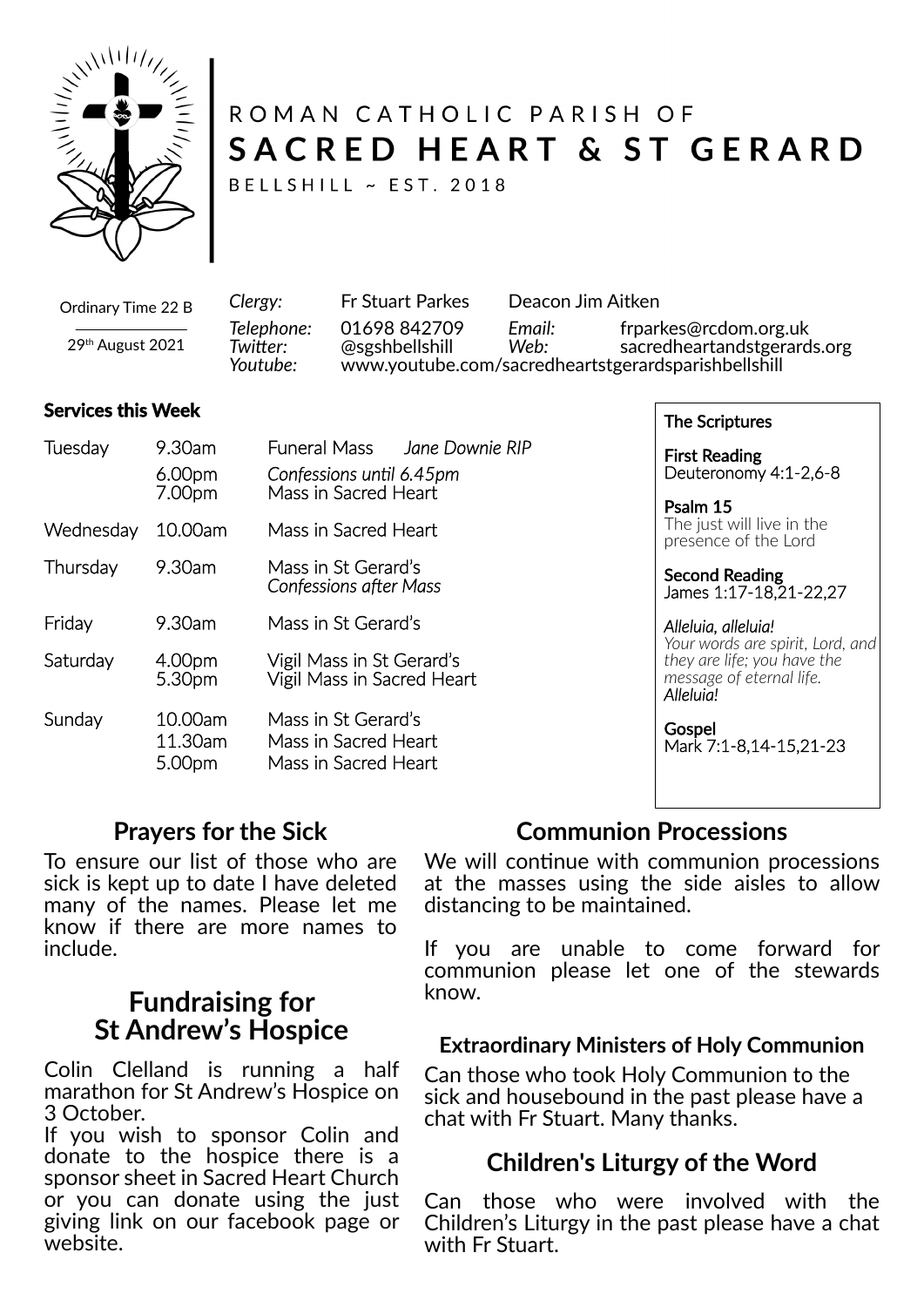Funeral Mass in St Gerard's Church on Tuesday 31<sup>st</sup> August at 9.30am

Do you like to sing? Come and join the choirs at the 10.00am and 11.30am Masses. No expertise needed and open to all ages and all abilities:

### **Please Pray for Jane Downie RIP**

Sacred Heart on Wednesday 1<sup>st</sup> September at 7pm in the Church.

St Gerard's on Thursday 2<sup>nd</sup> September at 7.00pm in the Church.

*Eternal rest grant unto her, O Lord and let perpetual light shine upon her. May she rest in peace. Amen*

# **Sunday Choirs**

Saturday  $11<sup>th</sup>$  September from  $10$  am till 2 pm, in their car park and hall opposite Carfin Grotto. Bouncy castle, bottle tombola, charity shop, refreshments, and much more. Entrance free. Please come along and support our mission!

Baby Felix Durnion, Jackie Chinskie, Betty McDermott, Jim McIlroy, Lorraine McCarthy, Jane Curran, Nan McAtamney, Leanne McGovern, Billy Mosedale, Thomas O'Donnell, Marcella Taylor, Fr Raymond Jaconelli, May Allan Burns,

# Come and join us! **The Spiritans Autumn Fair and Car Boot Sale**

The collection last weekend was £1692. The parish also receives an average of  $£430$  weekly in electronic donations. Thank you for your generosity.

The second collection in September is for the Ecclesiastical Students' Fund.

Why not book a pitch for your car at a cost of £12. There are also some indoor pitches with tables supplied in our little flower hall for £15. To book a pitch please call 07491 975167.

### **Please remember in your prayers**

#### **Sick:**

Gift Aid is a great source of income for the parish at no extra cost to you and you can sign up if you pay tax on your salary or pensions income. You need to sign a Gift Aid declaration and return it to Fr Stuart. You can then donate to the parish via the collection using a set of envelopes we will provide or complete the standing order part of the form or set up a regular payment through your online banking.

If you have any questions please speak to Fr Stuart.

**Recently Dead:** Jane Downie, Frank Devlin, Sr Joseph (Poor Clares, Bothwell), Sr Clare Reynolds (Daughters of Charity, Lanark), Robert McGuinness, George Frew, John Fullerton,

**Months Minds:** Betty Mays, John McAuley (Snr & Jnr), Cathy McAuley, James McAuley, George McAuley, Ann McAuley, Lilian Whittingham, Mary Brennan

**Anniversaries:** Mary McGowan, Helen McAuley, John & Elizabeth Hughes, Eileen McColgan, Francis McMahon,

> Sing of the Lord's goodness, Father of all wisdom, come to him and bless his name. Mercy he has shown us, his love is forever, faithful to the end of days.

### **Sacred Heart St Vincent de Paul Society** can be contacted on 07842 712568

# **Thank You**

*Come then all you nations. sing of the Lord's goodness, melodies of praise and thanks to God. Ring out the Lord's glory, praise him with your music, worship him and bless his name.*

Praise Him with your singing, praise him with the trumpet praise God with the lute and harp; praise him with the cymbals, praise him with your dancing praise God till the end of days.

# **Gi� Aid**

Thank you to all who Gift Aid their contributions to the parish. Last week we received £9926.64 through the Gift Aid scheme for donations in the last financial year. We are still to receive the Gift Aid from those donations made through the diocesan online donations page and through the small change Gift Aid scheme which will be over £4000.

> We proclaim your Death, O Lord, and profess your Resurrection un�l you come again.

Seek ye first the kingdom of God and his righteousness and all these things shall be added unto you allelu, alleluia.

#### *Alleluia, alleluia, alleluia, allelu, alleluia.*

Ask and it shall be given unto you seek and ye shall find Knock and it shall be opened unto you, allelu, alleluia.

Man shall not live by bread alone, but by every word that proceeds from the mouth of God allelu, alleluia.

**Gloria** - *Bellahouston*

Gloria, gloria in execelsis Deo, Gloria, gloria in execelsis Deo.

### **Psalm**

Lord make me know your ways, Lord teach me your paths *(Val Goldsack)*

*or*

The just will live in the presence of the Lord.

### **Gospel Acclamation**

Alleluia, alleluia, alleluia. Alleluia, alleluia, alleluia.

### **Offertory**

Power he has wielded, honour is his garment, risen from the snares of death. His word he has spoken, one bread he has broken, new life he now gives to all.

Courage in our darkness, comfort in our sorrow, Spirit of our God most high; solace for the weary, pardon for the sinner, splendour of the living God.

*or*

*A new commandment I give unto you: that you love one another as I have loved you, that you love one another as I have loved you.*

By this shall all men know that you are my disciples – if you have love one for another.

You are my friends If you do what I command you. Without My help you can do nothing.

### **Sanctus -** *Mass of Christ the Saviour*

Holy, Holy, Holy Lord God of hosts. Heaven and earth are full, are full of your glory. Hosanna! Hosanna! Hosanna in the highest. Blessed is he who comes, who comes in the name of the Lord. Hosanna! Hosanna! Hosanna in the highest.

### **Memorial Acclamation**

#### **Lamb of God**

Jesus, Lamb of God, you take away the sins of the world, have mercy on us. Jesus, Lamb of God, you take away the sins of the world, have mercy on us. Jesus, Lamb of God, you take away the sins of the world, grant us peace.

#### **Communion Procession**

#### *Instrumental Music or*

Lord of all hopefulness, Lord of all joy. whose trust, ever childlike, no cares could destroy, be there at our waking, and give us, we pray, your bliss in our hearts, Lord, at the break of the day.